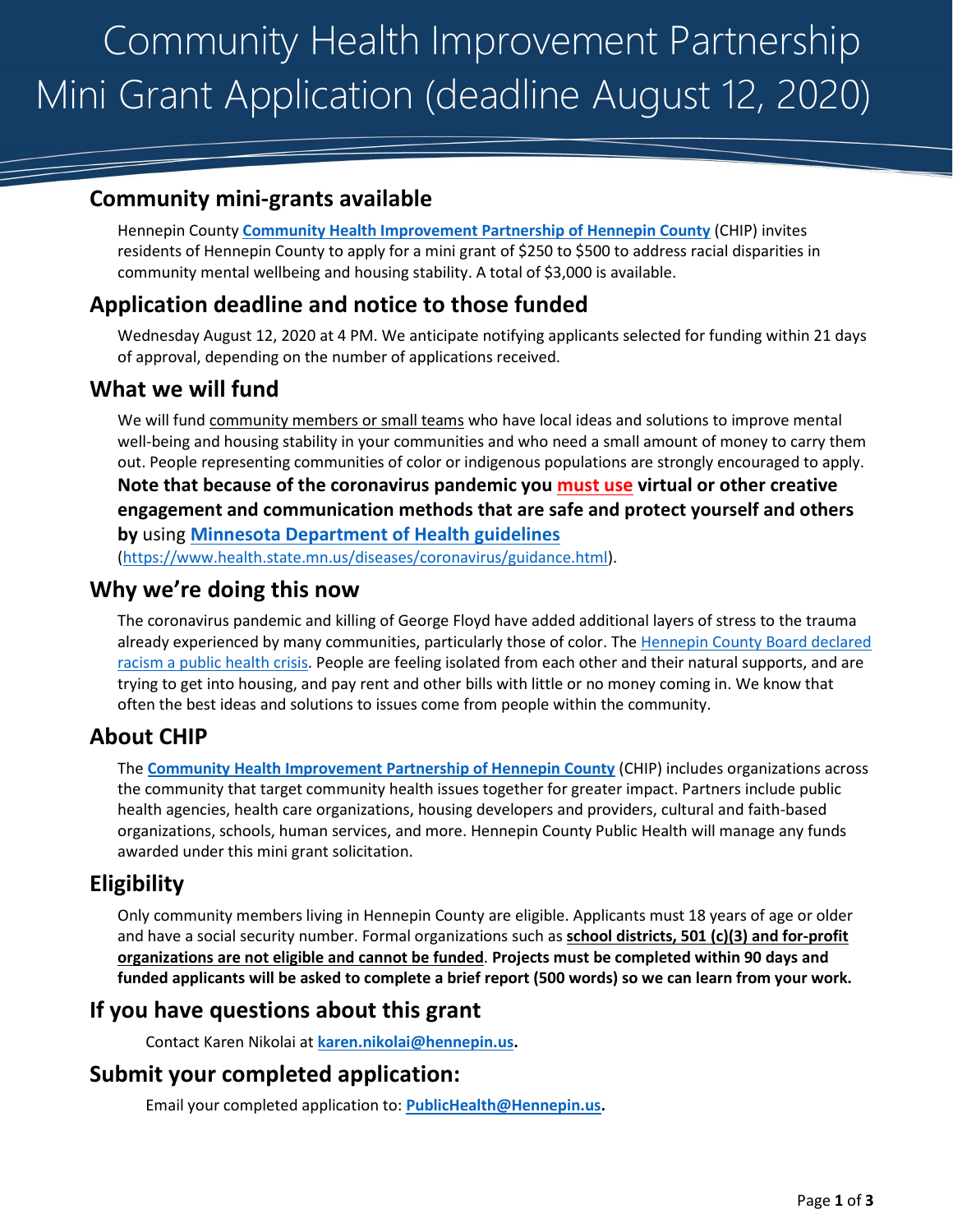# **If you'd like to apply, please complete this application below by hand with a pen or on a computer by typing your responses into the form.**

#### **1. Select one focus area below by checking the box next to it.**

- a.  $\square$  Provide a creative solution related to the stress/trauma happening in your community right now because of the coronavirus pandemic
- b. □ Provide creative support to a spiritual, faith or cultural community in their efforts to respond to the coronavirus pandemic
- $c. \Box$  Provide a creative solution to problems people are having trying to pay rent, buy food and other necessities because of the coronavirus pandemic
- d. □ Provide a creative solution to decrease the social isolation people are feeling because they have to engage in "social distancing" even in large housing complexes, to protect themselves, their friends and families from the coronavirus pandemic

| 1) Your Project Title                                                                                                                                                                                               |                                      |
|---------------------------------------------------------------------------------------------------------------------------------------------------------------------------------------------------------------------|--------------------------------------|
| 2) Your name(s) (up to 4 people can share \$250<br>to \$500 to work on this project). Eligible                                                                                                                      | 1 <sub>1</sub>                       |
| applicants include community members and                                                                                                                                                                            | 2.                                   |
| small groups. For more information see the<br>'Eligibility' section in the description above.                                                                                                                       | 3.                                   |
|                                                                                                                                                                                                                     | 4.                                   |
| 3) Phone number for main contact person                                                                                                                                                                             |                                      |
| 4) Email for main contact person                                                                                                                                                                                    |                                      |
| 5) Total amount you are requesting: (maximum<br>total is \$500)                                                                                                                                                     | $\zeta$<br>(between \$250 and \$500) |
| 6) Tell us who in your community (for example,<br>youth or elders) and/or which community<br>your project will involve (provide name and<br>location of the spiritual, faith, cultural or<br>geographic community): |                                      |
| Do not write more than 50 words ***                                                                                                                                                                                 |                                      |
| 7) Tell us what you plan to do under the focus<br>area you selected.                                                                                                                                                |                                      |
| Do not write more than 100 words ***                                                                                                                                                                                |                                      |

#### **2. Complete the form below.**